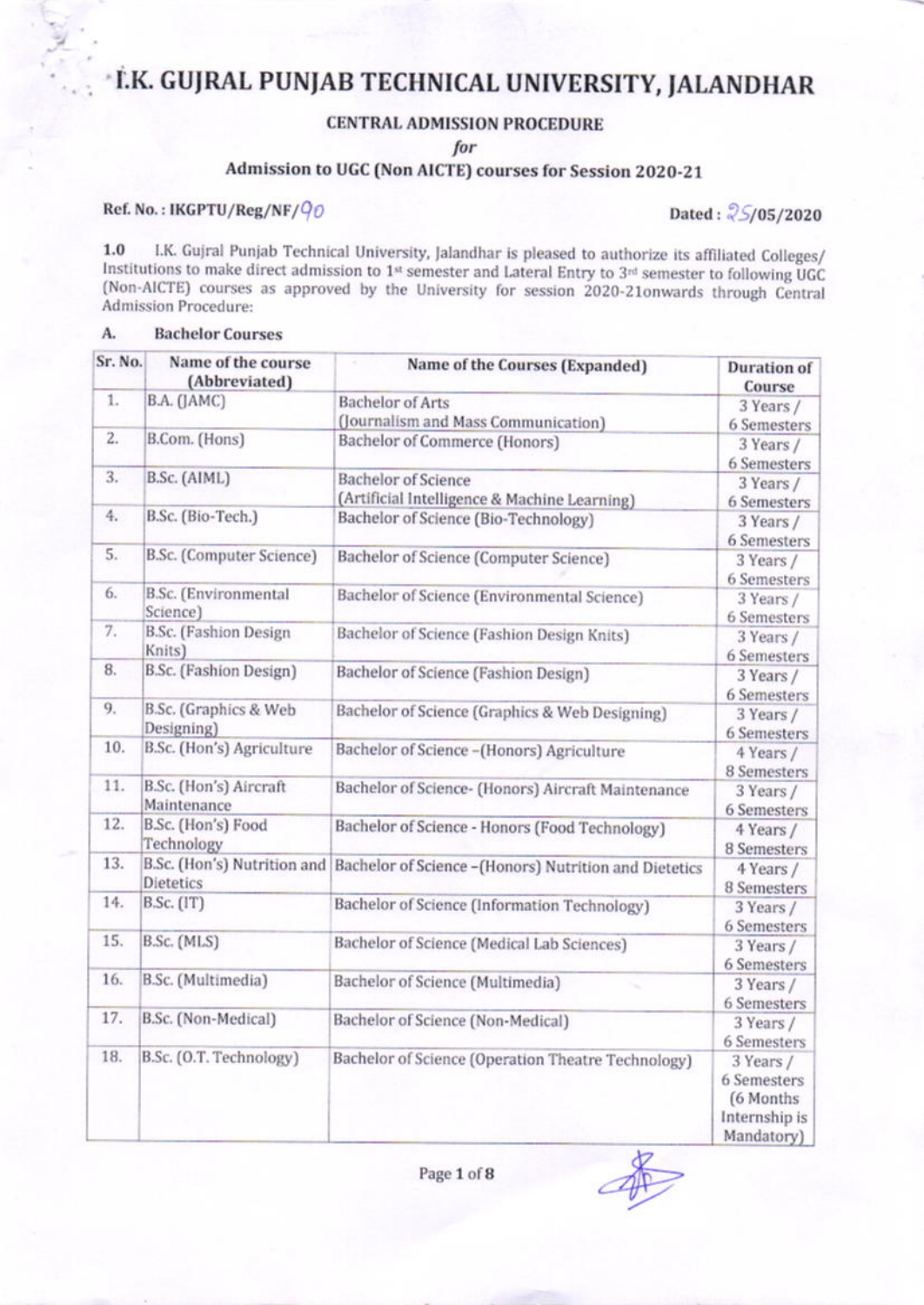| Sr. No. | Name of the course<br>(Abbreviated) | Name of the Courses (Expanded)                                       | Duration of<br>Course                                                 |
|---------|-------------------------------------|----------------------------------------------------------------------|-----------------------------------------------------------------------|
| 19.     | B.Sc. (Radiotherapy<br>Technology)  | Bachelor of Science (Radiotherapy Technology)                        | 3 Years /<br>6 Semesters<br>(6 Months)<br>Internship is<br>Mandatory) |
| 20.     | B.Sc. (Textile Design)              | Bachelor of Science (Textile Design)                                 | 3 Years /<br>6 Semesters                                              |
| 21.     | B.Sc. Hon's (Microbiology)          | Bachelor of Science - (Honors) Microbiology                          | 3 Years /<br>6 Semesters                                              |
| 22.     | <b>BBA</b>                          | Bachelor of Business Administration                                  | 3 Years /<br>6 Semesters                                              |
| 23.     | BBA (SIM)                           | Bachelor of Business Administration<br>(Service Industry Management) | 3 Years /<br>6 Semesters                                              |
| 24.     | <b>BCA 1st Year</b>                 | Bachelor of Computer Applications 1st Year                           | 3 Years /<br>6 Semesters                                              |
| 25.     | <b>BHMCT</b>                        | Bachelor of Hotel Management & Catering Technology                   | 4 Years /<br>8 Semesters                                              |
| 26.     | <b>BTTM</b>                         | Bachelor of Tourism and Travel Management                            | 4 Years /<br>8 Semesters                                              |

#### B. **Master's Courses**

| Sr. No.          | Name of the course<br>(Abbreviated)          | Name of the Courses (Expanded)                          | <b>Duration of</b><br>Course    |
|------------------|----------------------------------------------|---------------------------------------------------------|---------------------------------|
| 1.               | M.A. (JAMC)                                  | Master of Arts (Journalism and Mass Communication)      | 2 Years /<br>4 Semesters        |
| $\overline{2}$ . | M.Com.                                       | Master of Commerce                                      | 2 Years /<br>4 Semesters        |
| 3.               | M.Des. (Fashion & Textile)                   | Master of Design (Fashion & Textile)                    | 2 Years /<br>4 Semesters        |
| 4.               | M.Sc. (Bio-Tech.)                            | Master of Science (Bio-Technology)                      | 2 Years /<br>4 Semesters        |
| 5.               | M.Sc. (Chemistry)                            | Master of Science (Chemistry)                           | 2 Years /<br>4 Semesters        |
| 6.               | M.Sc. (Clinical Research)                    | Master of Science (Clinical Research)                   | 2 Years /<br>4 Semesters        |
| 7.               | M.Sc. (Computer Science)                     | Master of Science (Computer Science)                    | 2 Years /<br>4 Semesters        |
| 8.               | M.Sc. (Environmental<br>Science)             | Master of Science (Environmental Science)               | 2 Years /<br><b>4 Semesters</b> |
| 9.               | M.Sc. (Fashion Design)                       | Master of Science (Fashion Design)                      | 2 Years /<br>4 Semesters        |
| 10.              | M.Sc. (FMM)                                  | Master of Science (Fashion Marketing Management)        | 2 Years /<br><b>4 Semesters</b> |
| 11.              | M.Sc. (Food Tech.)                           | Master of Science (Food Technology)                     | 2 Years /<br>4 Semesters        |
| 12.              | M.Sc. (GMT)                                  | Master of Science<br>(Garment Manufacturing Technology) | 2 Years /<br>4 Semesters        |
| 13.              | M.Sc. (IT)                                   | Master of Science (Information Technology)              | 2 Years /<br>4 Semesters        |
| 14.              | M.Sc. (Mathematics)                          | Master of Science (Mathematics)                         | 2 Years /<br>4 Semesters        |
| 15.              | M.Sc. (MLS -Bio Chemistry) Master of Science | (Medical Laboratory Science - Bio Chemistry)            | 2 Years /<br>4 Semesters        |

Page 2 of 8

1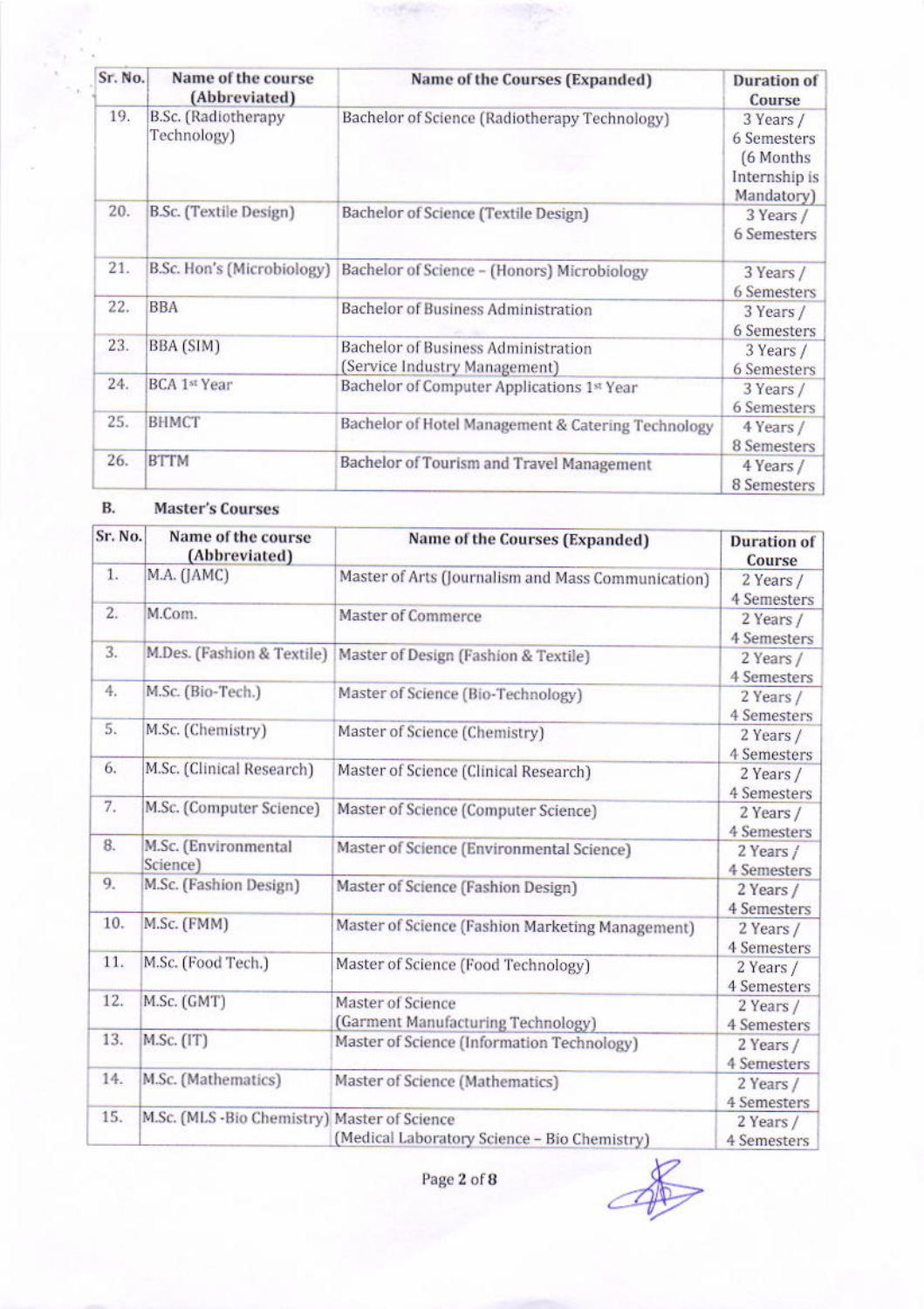| Sr. No. | Name of the course<br>(Abbreviated) | Name of the Courses (Expanded)                   | Duration of<br>Course    |
|---------|-------------------------------------|--------------------------------------------------|--------------------------|
| 16.     | M.Sc. (Multimedia)                  | Master of Science (Multimedia)                   | 2 Years /<br>4 Semesters |
| 17.     | M.Sc. (Pharmaceutical<br>Chemistry) | Master of Science (Pharmaceutical Chemistry)     | 2 Years /<br>4 Semesters |
| 18.     | M.Sc. (Physics)                     | Master of Science (Physics)                      | 2 Years /<br>4 Semesters |
| 19.     | <b>MHMCT</b>                        | Master of Hotel Management & Catering Technology | 2 Years /<br>4 Semesters |
| 20.     | <b>MTTM</b>                         | Master of Tourism and Travel Management          | 2 Years /<br>4 Semesters |

#### C. Post-Graduate Diploma Courses

| Sr. No. | Name of the course<br>(Abbreviated) | Name of the Courses (Expanded)                                   | Duration of<br>Course     |
|---------|-------------------------------------|------------------------------------------------------------------|---------------------------|
| 1.      | PGDCA                               | Post-Graduate Diploma in Computer Applications                   | 1 Year /<br>2 Semesters   |
| 2.      | PGDCSDF                             | Post-Graduate Diploma in Cyber Security & Digital<br>Forensic    | 1 Year /<br>2 Semesters   |
| 3.      | PGDDM                               | Post-Graduate Diploma in Digital Marketing                       | 1 Year /<br>2 Semesters   |
| 4.      | PGDFDCT                             | Post-Graduate Diploma in Fashion Design & Clothing<br>Technology | $1$ Year /<br>2 Semesters |
| 5.      | PGDMT                               | Post-Graduate Diploma in Mobile Technology                       | $1$ Year /<br>2 Semesters |

#### **Lateral Entry\* Courses** D.

| Sr. No.          | Name of the course<br>(Abbreviated)                   | Name of the Courses (Expanded)                                        | <b>Duration of</b><br>Course                                          |
|------------------|-------------------------------------------------------|-----------------------------------------------------------------------|-----------------------------------------------------------------------|
| 1.               | B.Sc. (IT) (Lateral Entry)                            | Bachelor of Science (Information Technology)<br>(Lateral Entry)       | 2 Years /<br>4 Semesters                                              |
| $\overline{2}$ . | B.Sc. (MLS) (Lateral Entry)                           | Bachelor of Science (Medical Lab Sciences)<br>(Lateral Entry)         | 2 Years /<br><b>4 Semesters</b>                                       |
| 3.               | B.Sc. (O.T. Technology)<br>(Lateral Entry)            | Bachelor of Science (Operation Theatre Technology)<br>(Lateral Entry) | 2 Years /<br>4 Semesters<br>(6 Months)<br>Internship is<br>Mandatory) |
| 4.               | B.Sc. (Radiotherapy<br>Technology) (Lateral<br>Entry) | Bachelor of Science (Radiotherapy Technology)<br>(Lateral Entry)      | 2 Years /<br>4 Semesters<br>(6 Months)<br>Internship is<br>Mandatory) |
| 5.               | BCA (Lateral Entry)                                   | Bachelor of Computer Applications (Lateral Entry)                     | 2 Years /<br>4 Semesters                                              |
| 6.               | M.Sc. (IT) (Lateral Entry)                            | Master of Science (Information Technology)<br>(Lateral Entry)         | 1 Year /<br>2 Semesters                                               |

\*Lateral Entry to Programmes mention at Sl. No. 'D' shall be permissible upto maximum of 10% of the "Approved Intake" of previous year, which shall be over and above, supernumerary to the "Approved Intake", plus the unfilled vacancies of the First year.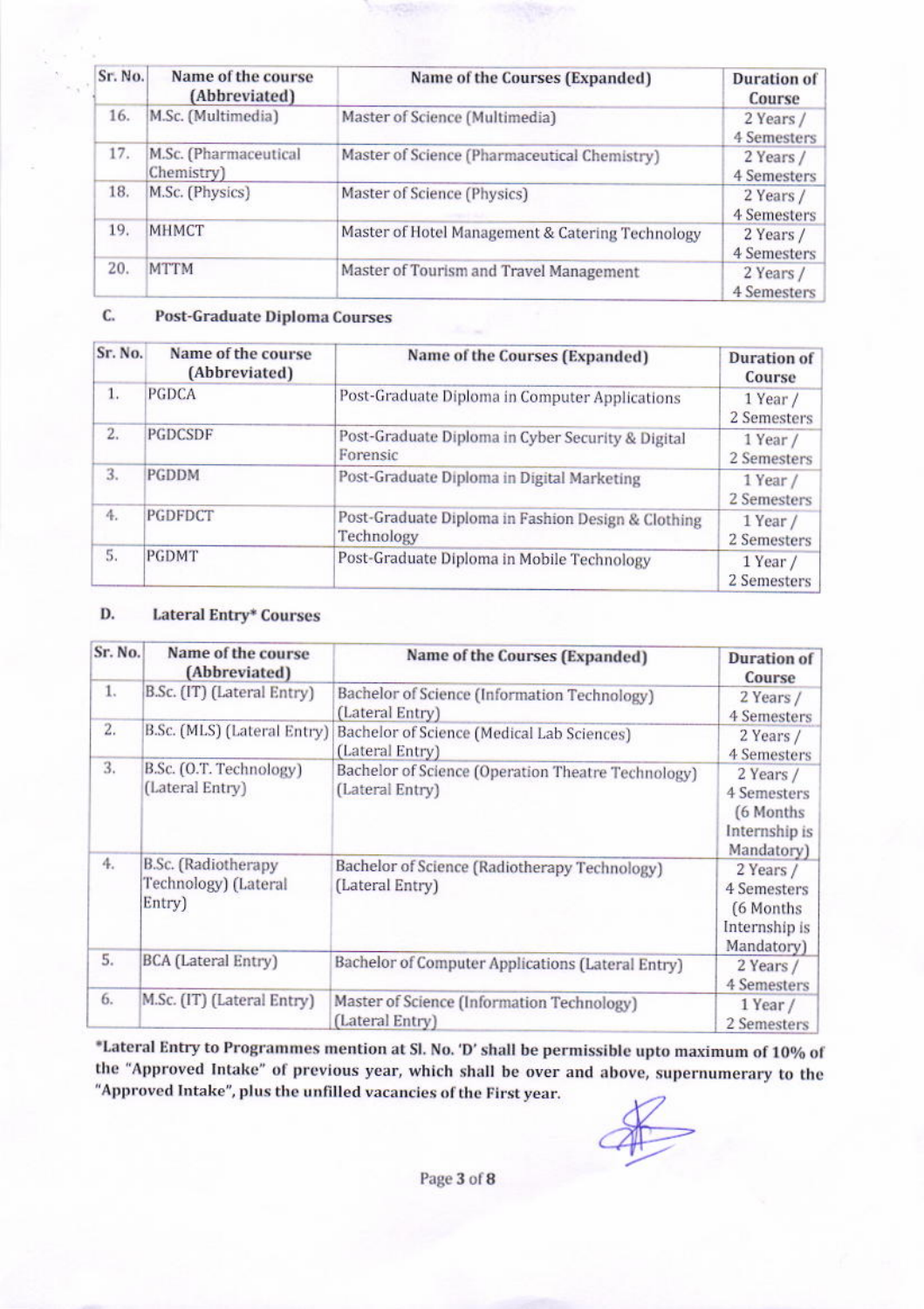#### **B. Voc. Courses**  $E =$

| Sr. No. | <b>Name of the Courses</b>                      | <b>Duration of Course</b> |
|---------|-------------------------------------------------|---------------------------|
| 1.      | B. Voc. (Agriculture)                           | 3 Years / 6 Semesters     |
| 2.      | B. Voc. (Beauty Therapy and Aesthetics)         | 3 Years / 6 Semesters     |
| 3.      | B. Voc. (Building Construction Technology)      | 3 Years / 6 Semesters     |
| 4.      | B. Voc. (Data and Web Analytics)                | 3 Years / 6 Semesters     |
| 5.      | B. Voc. (Child Caregiver)                       | 3 Years / 6 Semesters     |
| 6.      | B. Voc. (Fashion Design and Garment Technology) | 3 Years / 6 Semesters     |
| 7.      | B. Voc. (Hardware and Networking)               | 3 Years / 6 Semesters     |
| 8.      | B. Voc. (Hospitality and Catering Management)   | 3 Years / 6 Semesters     |
| 9.      | B. Voc. (Networking & System Administration)    | 3 Years /6 Semesters      |
| 10.     | B. Voc. (Solar System Technology)               | 3 Years /6 Semesters      |
| 11.     | B. Voc. (Tourism and Hospitality Management)    | 3 Years /6 Semesters      |
| 12.     | B. Voc. (Web Technologies and Multimedia)       | 3 Years /6 Semesters      |
| 13.     | B. Voc. (Travel & Tourism Management)           | 3 Years /6 Semesters      |
|         |                                                 |                           |

Note:- The number of seats will be as given in the letter of approval/continuation issued by the University for Session 2020-21.

#### 2.0 The guidelines/regulations for admission are as under:

#### A. Eligibility Criteria (Educational Qualifications & Resident Status)

The eligibility criteria for admission shall be same as notified by the University and is available at University website www.ptu.ac.in (Annexure-A).

- $(i)$ For admission to the UGC (Non-AICTE) Courses, 85% seats shall be open for the candidates from within the State and 15% will be open for the candidates from outside the State.
- $(ii)$ Admission will be made on the basis of rank prepared based on inter-se-merit of the qualifying examination for both 85% quota for resident of Punjab and 15% quota for outside Punjab.
- $(iii)$ Weightage of 5% in the marks obtained in qualifying examination shall be awarded to those candidates who have studied for atleast three years or have passed their +1 and +2 examination from the schools located in Rural Area. (Format of Rural Area is attached at Annexure-B).

#### **B. General Eligibility Criteria for Admissions:**

Apart from the basic educational qualifications prescribed above, the general eligibility criteria shall be as contained in Punjab Government, Department of Technical Education & Industrial Training, Punjab, Memo No.35/44/95-1T (2)/978 dated 21<sup>st</sup> March 2003, which is attached at Annexure-C to this notification. This communication shall be treated as a part and parcel of this notification, for all purposes, and all the provisions of this notification shall be read along with the contents of the said communication.

### **Exemption Under above para**

Children/wards/dependent (Whose parent are not alive) of all those regular Punjab Government employees, members of All India Service borne on Punjab-cadre, serving judges and the

Page 4 of 8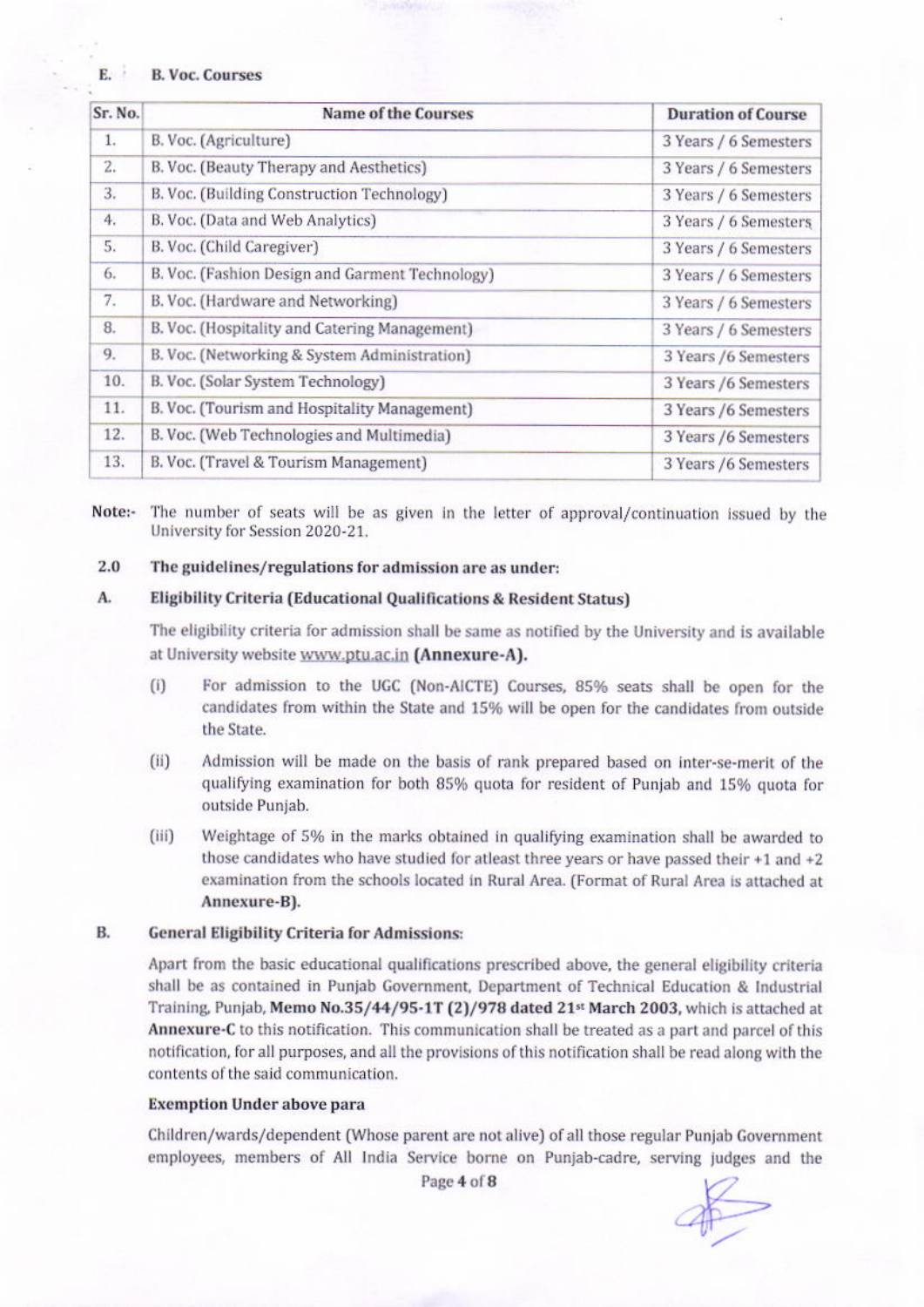employees of the Punjab and Haryana High Court, employees of Boards/Corporations /Statutory Bodies established by an act of the state of Punjab who have been holding post outside Punjab on or before 1st January, 2020.

#### C. **Reservation:**

- The reservation of seats shall be as per Punjab Government, Department of Technical  $(i)$ Education and Industrial Training Memo. No. 13 / 2/ 05 -1TE2/1987 dated 2<sup>nd</sup> July, 2013, which is attached at Annexure-D to this notification or as notified by Punjab Government, Department of Technical Education and Industrial Training from time to time. This communication shall be treated as a part and parcel of this notification, for all purposes, and all the provisions of this notification shall be read along with the contents of the said communication.
- $(ii)$ The attention of the applicants desirous of claiming reservation under any category whatsoever is especially drawn to the condition and stipulation that only the certificates that have been produced at the time of admission shall be considered. The candidates are accordingly advised, in their own interest, to get the requisite certificates issued well before the date of admission, otherwise, claim for reservation shall be summarily rejected. Candidates are required to claim reservation at the time of registering for counselling. If no reservation is claimed the candidates shall be treated and considered as a "General Candidate".
- The I.K. Gujral Punjab Technical University shall make a provision in the application form  $(iii)$ for a candidate to indicate the category, if any, under which he/she is seeking reservation. There shall also be a provision to indicate the sub-category of the category, if any under which reservation is being sought, so that inter se gradation can be facilitated. There subcategories have been elucidated in the Punjab Government, Department of Technical Education and Industrial Training Memo No.13/2/05-1TE2/1987 dated 2nd July, 2013 which is attached as Annexure. Punjab Government may also set up a committee to effect inter se gradation of candidates claiming reservation under certain categories, as indicated in the aforesaid memo dated 2nd July, 2013 or as notified by Punjab Government, Department of Technical Education and Industrial Training from time to time.
- $(iv)$ A candidate shall be eligible to make a claim for reservation in any of the reserved category. However, the procedure for a counselling shall be as per Punjab Government, Welfare Department (Reservation Cell) Memo No.7/21/2004-RS1/1674-1677 dt. 20th Dec. 2004.

#### D. Tuition Fee Waiver Scheme for Non-AICTE Courses:

As per IKGPTU Notification Ref. No. IKGPTU/Reg/N/3767 dated 27/11/2018, which is attached at Annexure - E, the Tuition Fee Waiver scheme shall also be applicable on Non-AICTE courses on the pattern of AICTE courses as notified by the Punjab Government (attached at Annexure -F) from time to time.

#### Е. Fee & Other charges:

The students shall be liable to pay fee/ development fee and other charges as per the rates of fees/ development fee and other charges as notified by I.K. Gujral Punjab Technical University, at the time of admission. The fee structure for session 2020-21 is available at University website www.ptu.ac.in (Annexure-G).

Page 5 of 8